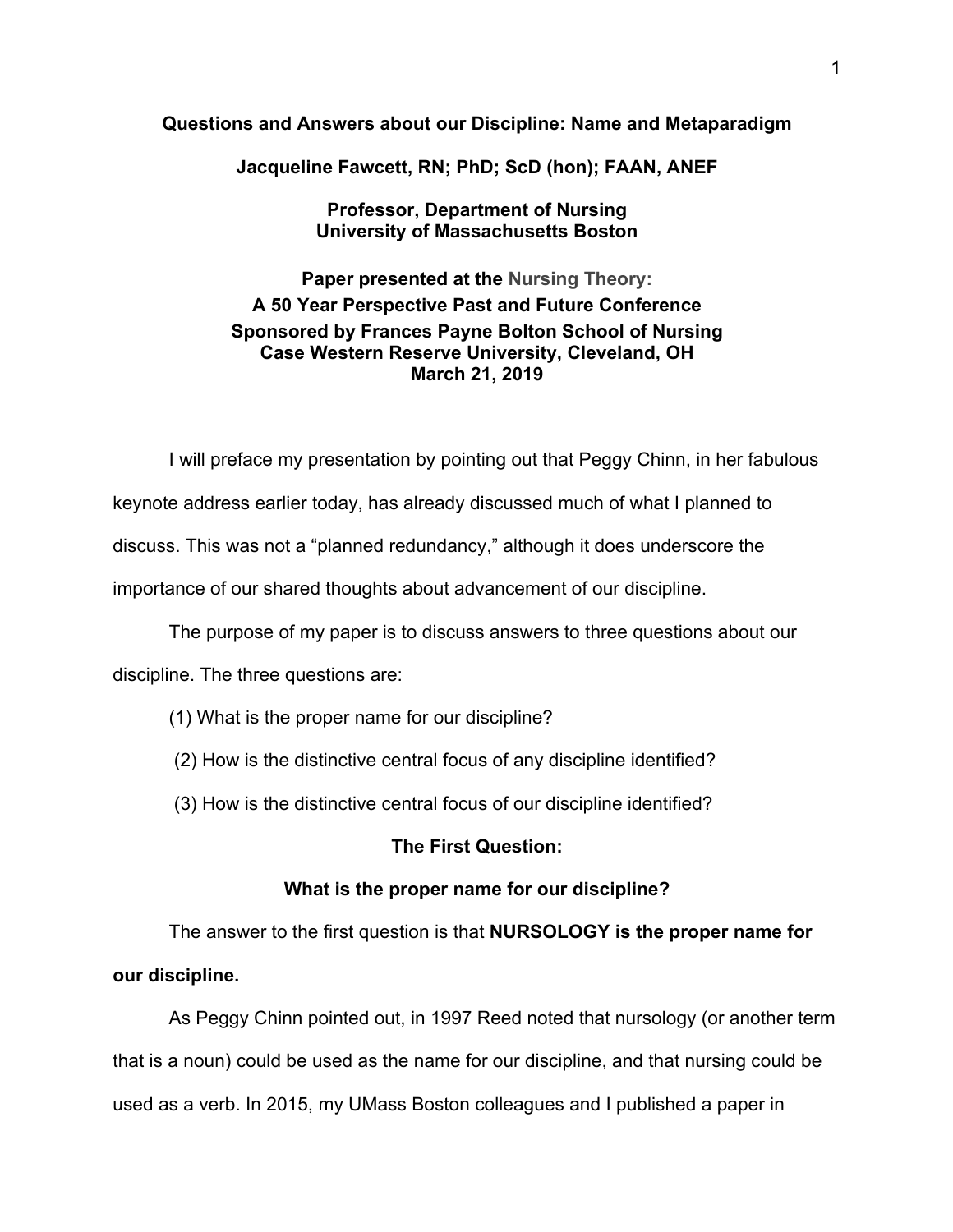*Nursing Science Quarterly* tracing the idea that nursology **is** the proper name for our discipline. We reported that:

- The term, nursology, comes from the Latin, Nutrix, [meaning] nurse; and from the Greek, Logos, [meaning] science (O'Toole, 2013, p. 1303).
- The first mention of nursology apparently is by Paterson, an American nurse, in her 1971 journal article. She coined the term, nursology, "to designate the study of nursing aimed towards the development of nursing theory" (p. 143).
- In 1976, Roper, a Scottish nurse, also referred to our discipline as nursology. She explained, "It could be that nursing might develop as a discipline without using a word to describe its characteristic mode of thinking, but it will have to make the mode explicit and it will have to have the same meaning for nurses anywhere. Should the nursing profession require to use a word, I propose the word nursology for the study of nursing, so that the logical pattern of derivation of an adverb could be followed" (p. 227).
- In 2014, Fitzpatrick pointed out that use of the term, nursology, as the name for the discipline has not been supported by nurses, although "remnants of this minor movement appear today. Students in current doctoral-level nursing theory classes often express interest in the term as a way to legitimize the scientific enterprise and distinguish nursing science from other disciplines, particularly [other] health disciplines" (p. 5).

Later, in **2018**, I defined nursology as "knowledge of the phenomena of interest to nursologists, which are how, when, and why nursologists collaborate with other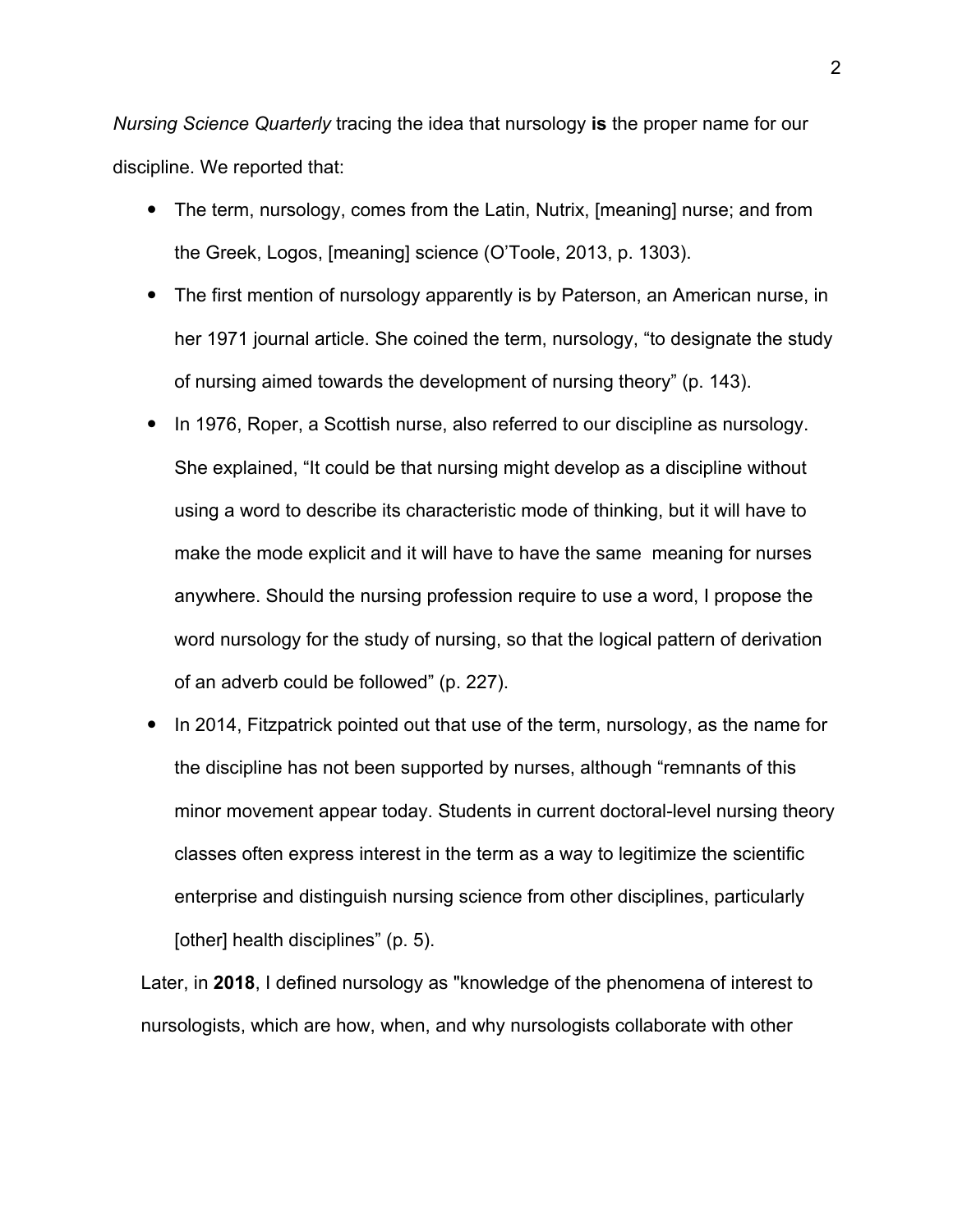human beings as they experience wellness, illness, and disease, within the context of their environments."

Nursology is not only the name for our discipline; it also is regarded and has been used as a research method and a practice method (Fawcett et al., 2015). Thus, it may be best to abandon use of the term, nursing, when referring to research and practice, and instead use the adjective form of nursology for research and practice, that is, **nursological research** and **nursological practice**.

If we accept nursology as the proper name for our discipline, than all members of the discipline are **nursologists**. As such, nursologists have a social mandate to not only develop and disseminate knowledge, but also to use that knowledge in service to human beings.

Dissemination of all things nursology began on September 18th of 2018, when a new website, https://nursology.net, was launched. The website is maintained by a management team of volunteer nursologists who are committed to disseminating nursological knowledge and information about landmark and forthcoming conferences that focus on advancement of nursology, as well as an ever increasing amount of information about explicit nursological philosophical, conceptual, and theoretical work. When all of that work has been posted on nursology.net, it will constitute what I regard as the totality of our discipline-specific knowledge to a particular date, with hopefully constant additions.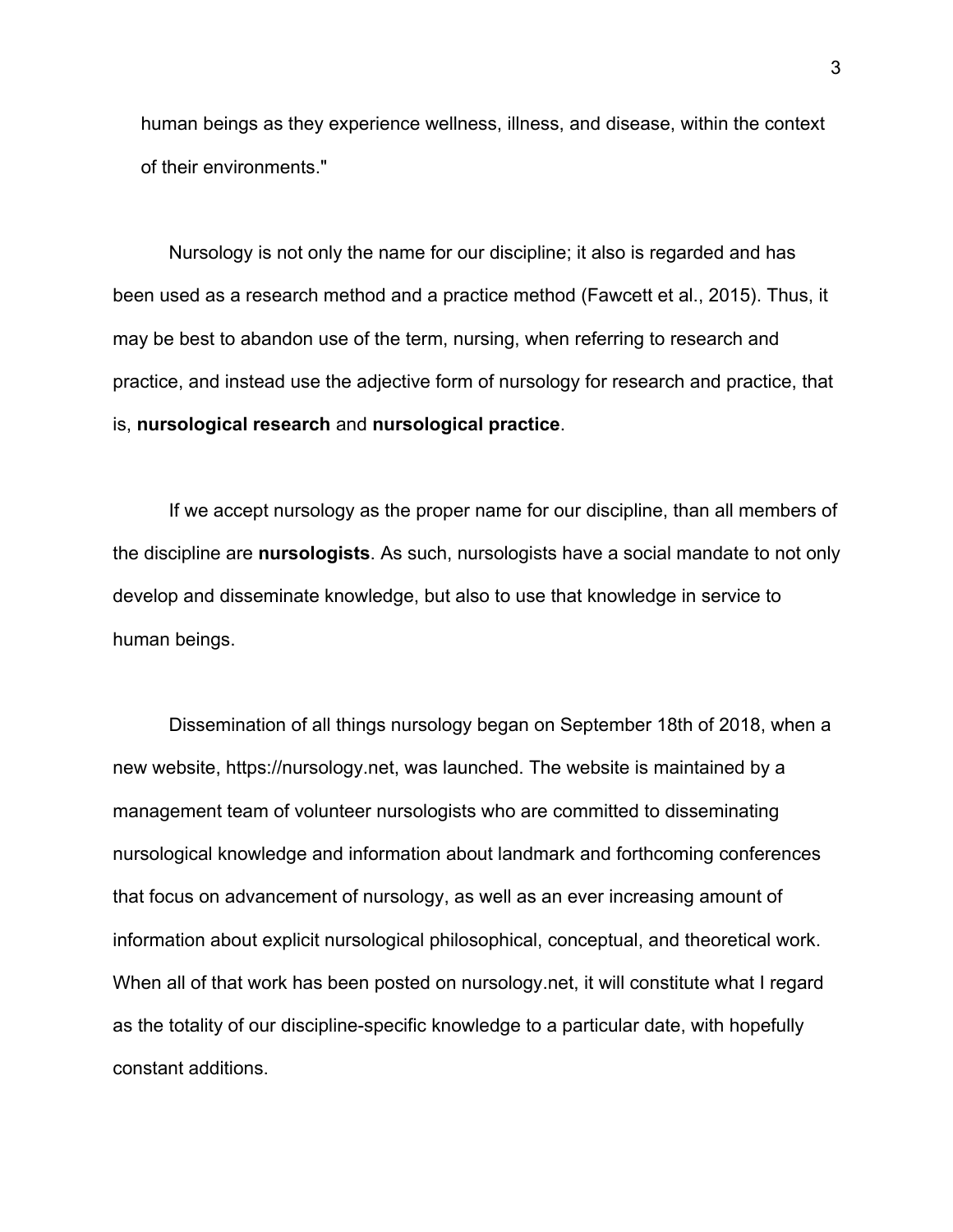The website includes weekly blogs featuring nursologists' thoughts about nursological knowledge, issues of importance to nursology, and nursologists who are regarded as Guardians of our Discipline. I invite everyone here to contribute to the website with blogs; exemplars for research, practice, quality improvement, health policy, and education; and your own or others' nursological philosophies, conceptual models, and theories.

### **The Second Question**

### **How is the distinctive central focus of any discipline identified?**

I regard a knowledge component known as the metaparadigm as the means by which the focus of a discipline is articulated. The idea of a metaparadigm comes from Masterman's (1970) analysis of the many definitions of paradigm in Kuhn's (1962) classic book, *The structure of scientific revolutions*. I have defined a metaparadigm as the global concepts that identify the phenomena of central interest to a discipline, the global propositions that describe the concepts, and the global propositions that state the relations between the concepts (Fawcett & DeSanto-Madeya, 2013). The metaparadigm is the most abstract component of a discipline and focuses on the general or global subject matter of interest to the members of that discipline. The functions of a metaparadigm are to summarize the intellectual and social missions of a discipline and to place a boundary on the phenomena of interest to the members of a discipline. (Fawcett & DeSanto-Madeya, 2013). Similarly, but perhaps in a more limited way, Tobbell (2018), referred to the function of a metaparadigm as "constructing the boundaries of . . . science" (p. 67). I think of the metaparadigm as more than a statement of the boundaries of **science**, inasmuch as a discipline, especially a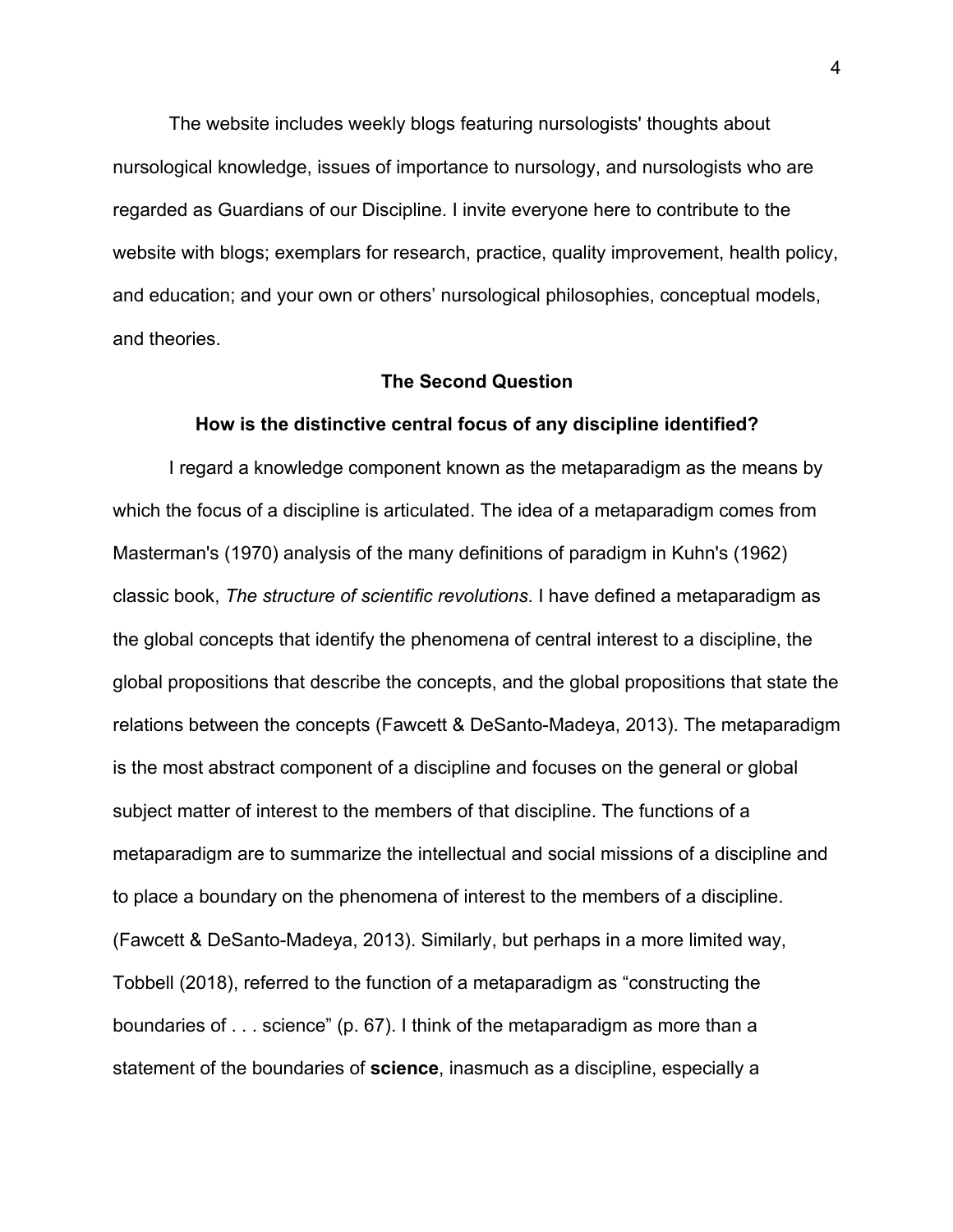professional discipline, encompasses more than its science. In particular, a professional discipline encompasses its science (empirical knowing), its art (aesthetic knowing), its ethics (ethical knowing), its interpersonal relations (its personal knowing), and its politics and policies (socio-political knowing), as well as its policies and needed changes in social determinants of health and harmful healthcare practices (emancipatory knowing) (Carper, 1978; Chinn & Kramer, 2018; White, 1995).

### **The Need for a Metaparadigm (of Nursology)**

Noteworthy is nursologists' dialogue about the need for a metaparadigm of nursology. Many years ago, Brodie (1984) asked, "To whom in the discipline of nursing will the metaparadigm make a valued and substantial contribution?" (p. 89). Her question has never been explicitly answered. Apparently, nurses have assumed that Donaldson and Crowley's 1978 claim that nursing is a professional discipline was enhanced by the claim of a formal metaparadigm.

More contemporary scholars have, however, raised questions with regard to the need for a metaparadigm of nursing. In 1996, Rawnsley acknowledged that although "the word metaparadigm will not easily disappear from nursing's lexicon," nurses should demythologize the power of the metaparadigm over nursing science (p. 105).

Also in 1996, Cody implied that there is no need for a metaparadigm of nursing. He claimed, "There is no way to circumscribe all of nursing without leaving some nurses out" (p. 99). Instead, he urged each nurse to be responsible for "identifying the nature and parameters of his or her own view" (p. 99). It is unclear how such an essentially anarchistic view would serve the discipline as a whole.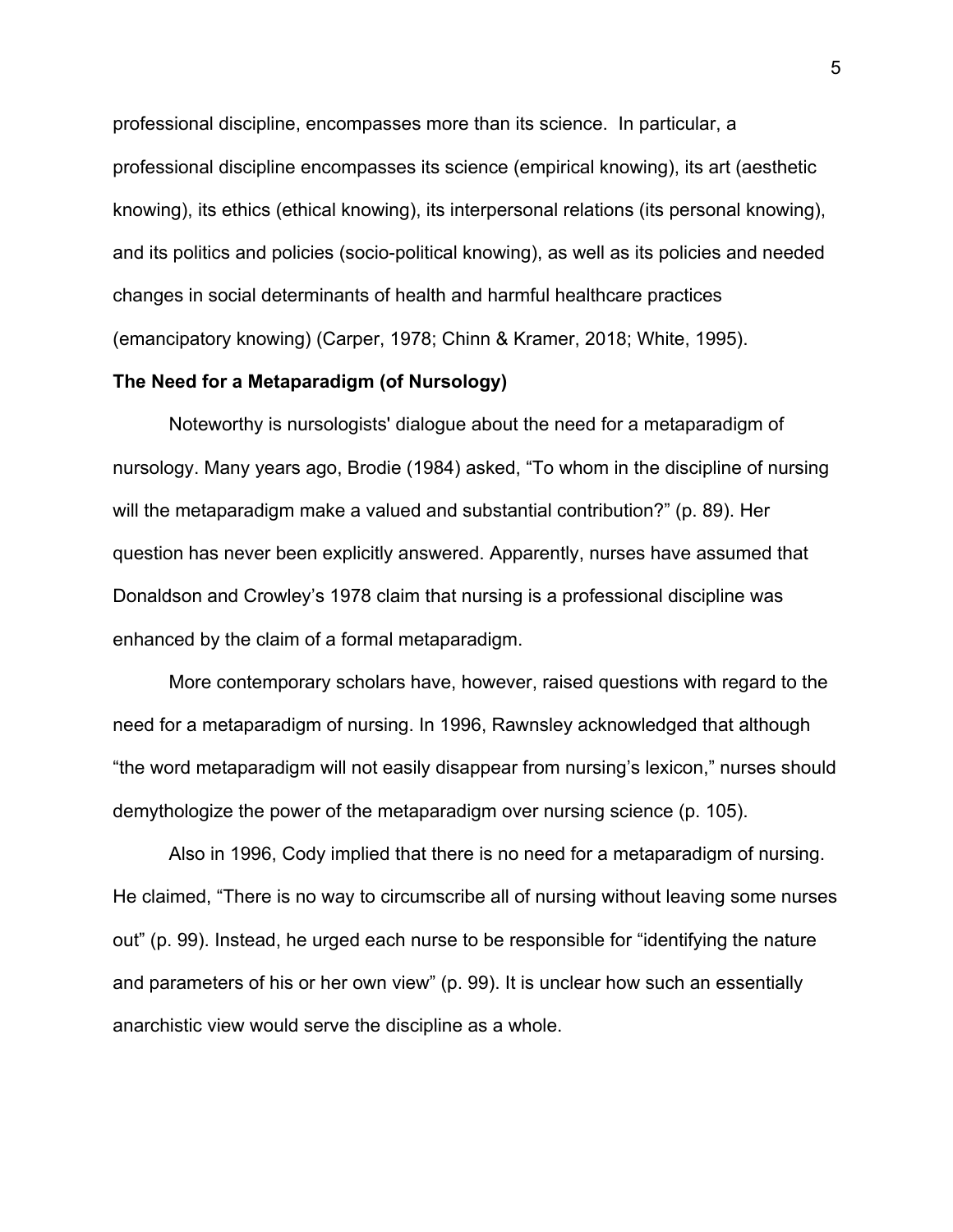Still in 1996, Malinski also advocated for elimination of the basic idea of a nursing metaparadigm. She asserted, "Perhaps it is time to drop the metaparadigm entirely. The desire to identify some grand, unifying schema for all of nursing is no longer warranted" (p. 100). She went on to point out that given the diversity of contemporary views of nursing, a nursing metaparadigm would have to be "so broad and general as to be relatively meaningless in terms of defining the scope of nursing and providing direction for all of its members" (p. 100).

Cody's (1996) and Malinski's (1996) comments suggest that they may have failed to fully appreciate the global nature of a metaparadigm and the necessity of some means of distinguishing one discipline from another, if for no other reason than to create manageable units within institutions of higher learning, and organize funding agencies and scholarly societies.

In 2010, Kim offered a stronger rationale for a metaparadigm of nursing than manageable units and organization of agencies and societies. She pointed out that the metaparadigm of nursing is the way in which the professional discipline of [nursology] delineates and makes public its particular nature and distinguishes itself from the natural, social, and human sciences. Kim also pointed out that public articulation of the metaparadigm of nursology is necessary because the metaparadigm serves as the primary guide for the development of [nursological] knowledge."

In 2018, explaining the need for a metaparadigm, Vessey stated:

6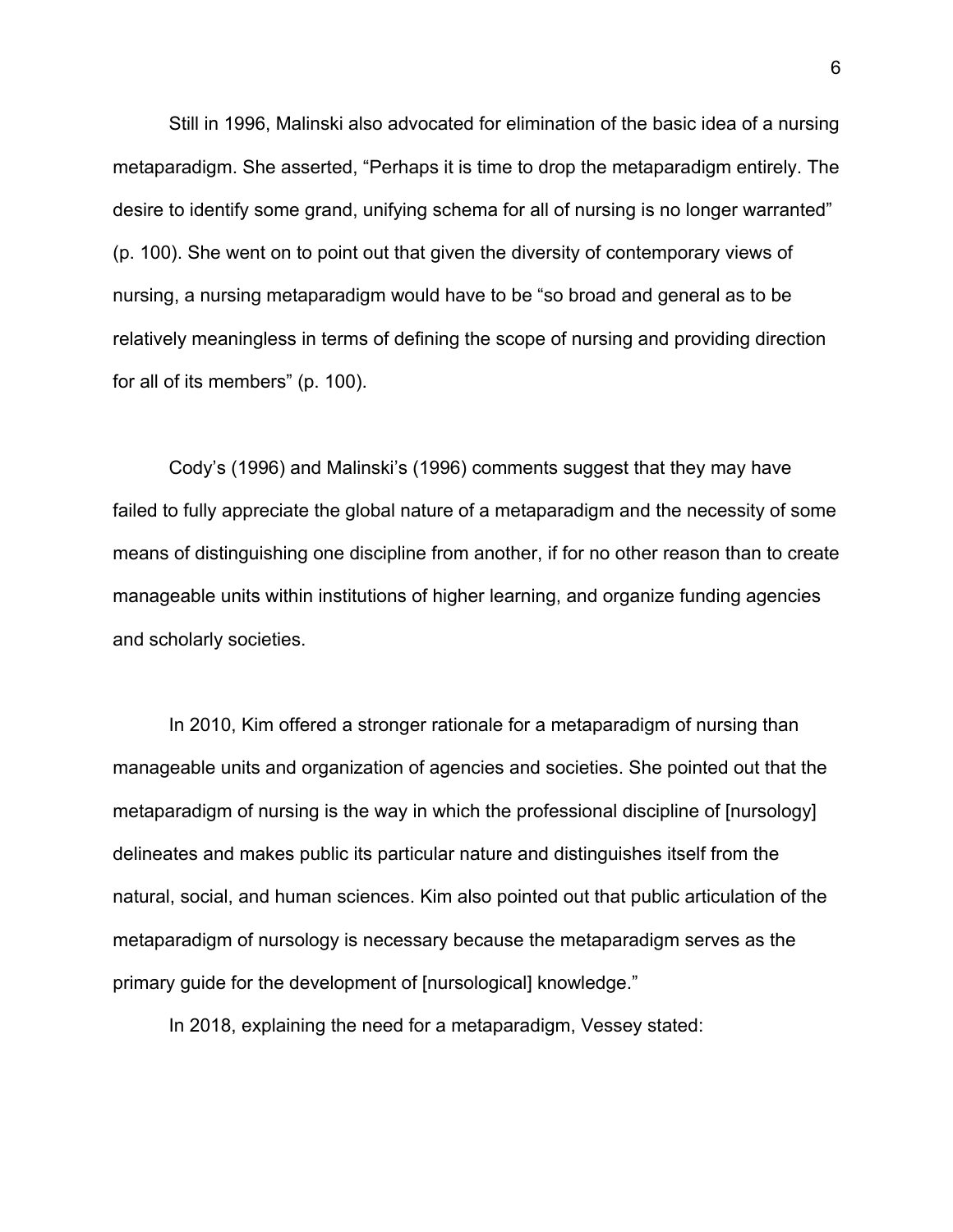A metaparadigm serves as a discipline's calling card…it provides an introduction to its main constructs and a framework for constructing conceptual models, developing theory, and designing research. Traditionally, individuals used a calling card to announce their arrival and to brand their social identity. Nursing's metaparadigm announced nursing's arrival as an academic discipline by promoting nursing's ability to identify and codify its unique knowledge to be used for paradigm development. (Jairath, Peden-McAlpine, Sullivan, Vessey, & Henly, 2018, p. 180).

Finally, in 2018, Sullivan presented arguments against and for a metaparadigm of nursology. She stated:

With the increased pace of technologically supported scientific discovery, the metaparadigm could appear unnecessary and outdated—even an academic exercise, unconnected to interdisciplinary scientific endeavors or contemporary practice. However, by distinguishing nursing from other disciplines, it unifies nursing science, theory, and practice. As a foundation for nursing science, the metaparadigm supports shared meanings to advance knowledge, thus increasing our own disciplinary understanding and that by related disciplines. (Jairath, Peden-McAlpine, Sullivan, Vessey, & Henly, 2018, p. 188).

# **The Third Question:**

### **How is the distinctive central focus of our discipline identified?**

The third question is answered by discussion of the evolution of past and contemporary dialogue about various versions of nursology's metaparadigm. This part of my presentation parallels Peggy Chinn's contention that the focus of nursology has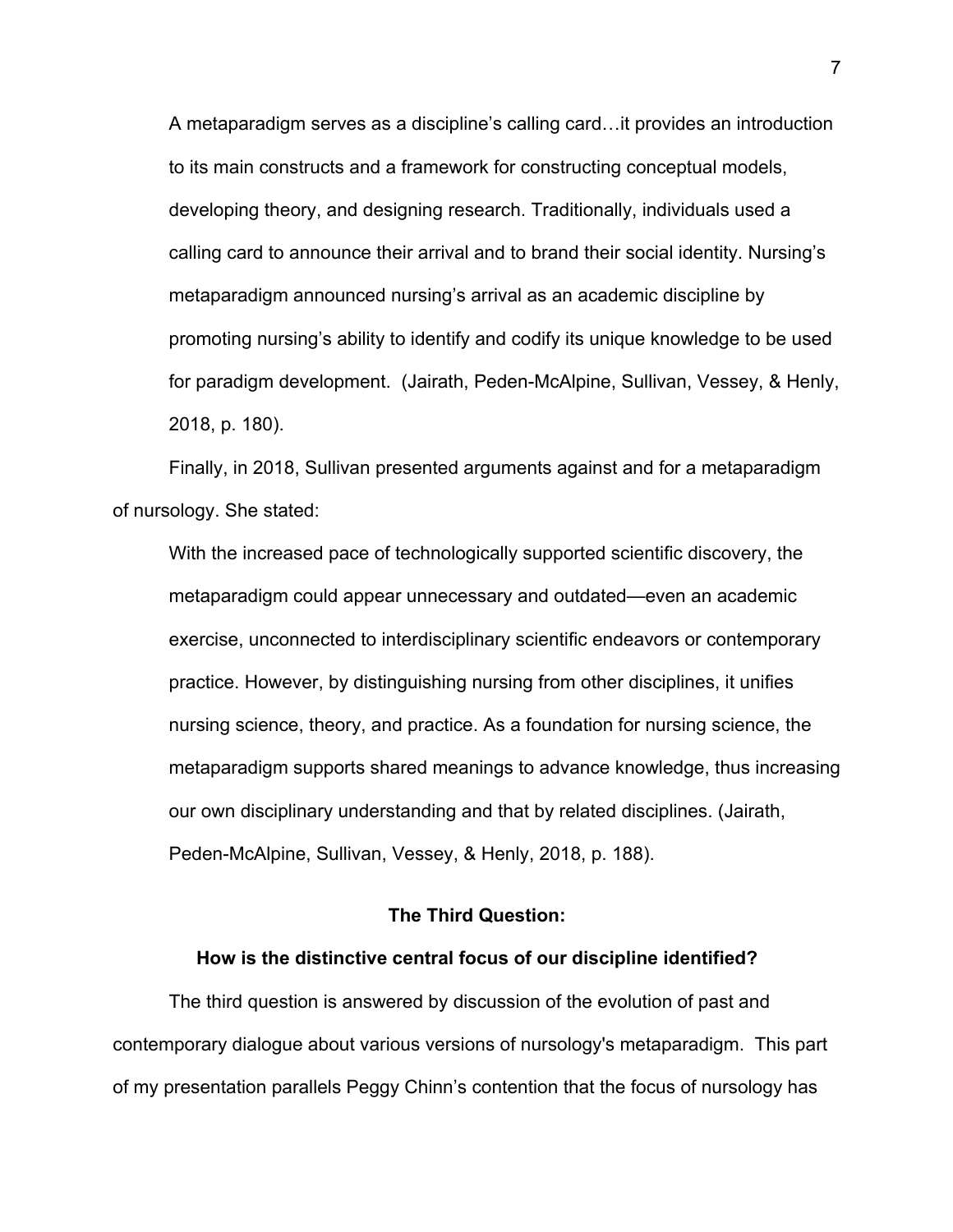been evident for many, many years. This part of my presentation also takes into account Marlaine Smith's paper, presented in 2017 at the Case Western Reserve University Nursing Theory Think Tank Invitational Conference, published in *Advances in Nursing Science* earlier this year (Smith, 2019), and summarized earlier today.

Diverse proposals for nursology's metaparadigm have been offered over the years, some as lists of concepts and others as statements of the disciplinary focus.

### **Metaparadigm Concepts**

In 1983, Margaret Newman offered what may be the earliest version of nursology's metaparadigm concepts as Client, Environment, Health, and Nursing as an action.

Over time, in addition to client, other versions of that concept have been offered, including person, human beings, man, client domain, and human wholeness.

Environment also has been referred to as society. the environment domain, and environmental cultural context .

Health also has been referred to as health/healing/well-being, and human healthenvironment relationship..

Nursing as an action also has been referred to as nursing processes, nursing process, and nursing therapeutics.

Other metaparadigm concepts include role, social systems, client-nurse domain, practice domain, transitions, interaction, social justice, quality of life, time, caring, human care, human care/caring, and human dignity. .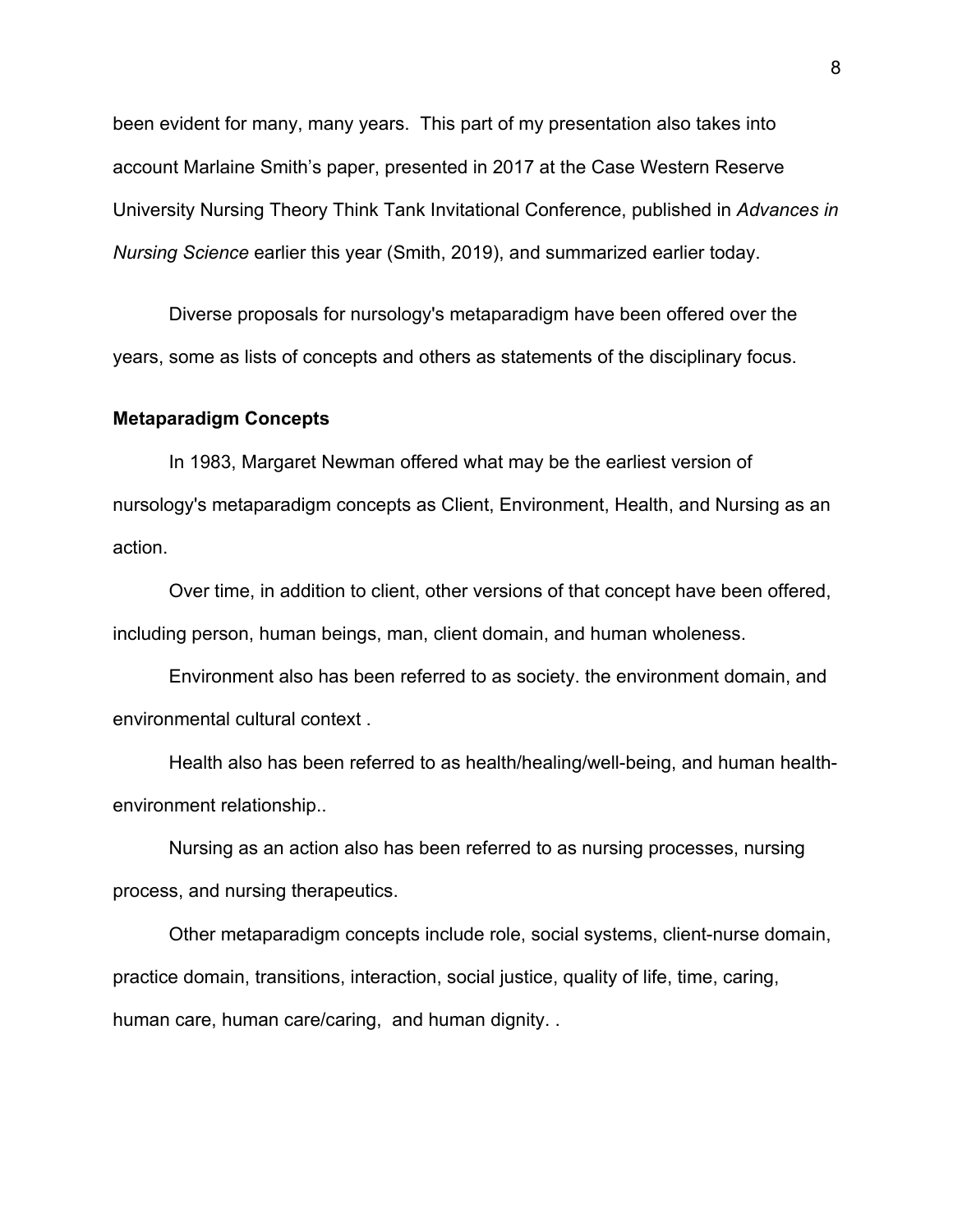(Fawcett, 1978, 1984; Fawcett & DeSanto-Madeya, 2013; Henly, 2018; Jacobs, 2001; King, 1984; 1997, 2000; Leininger, 1990, 1991, 1995; Meleis, 2007, Plummer & Molzahn, 2009; Schim et al., 2007; Watson, 1990)

As the concepts of the metaparadigm evolve, we may want to consider Jairath's (2018) comment that the metaparadigm "must also reflect scientific advancements external to our discipline. Findings from physiology, genetics, environmental health, physics, and other disciplines require that our metaparadigm concepts be reexamined, reconfigured, and potentially amalgamated" (Jairath et al., 2018, p. 189). **If we agree with Jairath, I maintain that we will need to determine how to synthesize concepts into nursology so that we move from borrowed concepts to nursology-specific concepts**.

### **Statements of Disciplinary Focus**

In 1983, Newman noted that the nurse interacts with the client and the environment for the purpose of facilitating the health of the client.

In 1990, Leininger claimed that "human care/caring [is] the central phenomenon and essence of nursing" (p. 19). In 1991, Leininger stated, "Care is the essence of nursing and the central, dominant, and unifying focus of nursing" (p. 35). In 1995, Leininger expanded the focus, stating that "human care, health, and environmental cultural context must become the central focus, essence, and dominant domains of nursing knowledge" (p. 97). Later, in 2002, Leininger claimed that "human care and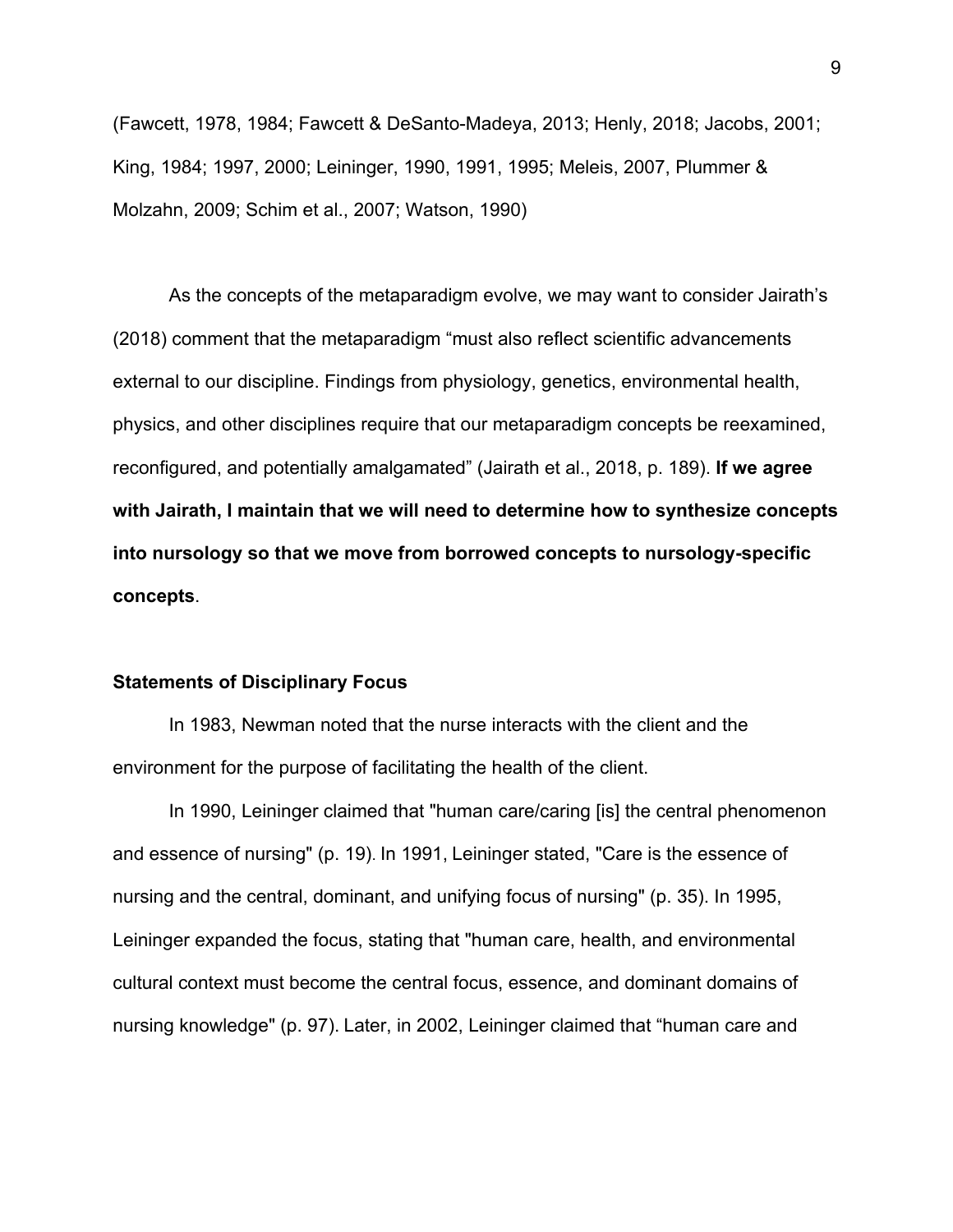caring [are] the central, distinct, and dominant foci to explain, interpret, and predict nursing as a discipline and profession" (p. 47).

In 1991, Newman, Sime, and Corcoran-Perry claimed that "Nursing is the study of caring in the human health experience" (p. 3). In 1992, they asserted "The theme of caring is sufficiently dominant, when combined with the theme of the human health experience, to be considered as the focus of the discipline" (Newman, Sime, & Corcoran-Perry, 1992, p. vii).

In 1992, Malloch and colleagues stated "Nursing is the study and practice of caring within contexts of the human health experience" (p. vi).

In 2003, Lewis asserted, "I believe that caring and healing are core processes of nursing" and that caring is "being with others" (p. 37).

In 2008, Willis, Grace, and Roy maintained that the focus of the discipline is "*facilitating humanization, meaning, choice, quality of life, and healing in living and dying"* (pp.E32-E33).

**The widespread acceptance of care or caring as a central focus for nursology's metaparadigm may warrant dialogue. Perhaps care or caring is the focus of certain nursological conceptual models and theories, rather than of the discipline as a whole.** 

In 1997, Parse told us, "The core focus of nursing, the metaparadigm, is the human-universe-health process" (p. 74)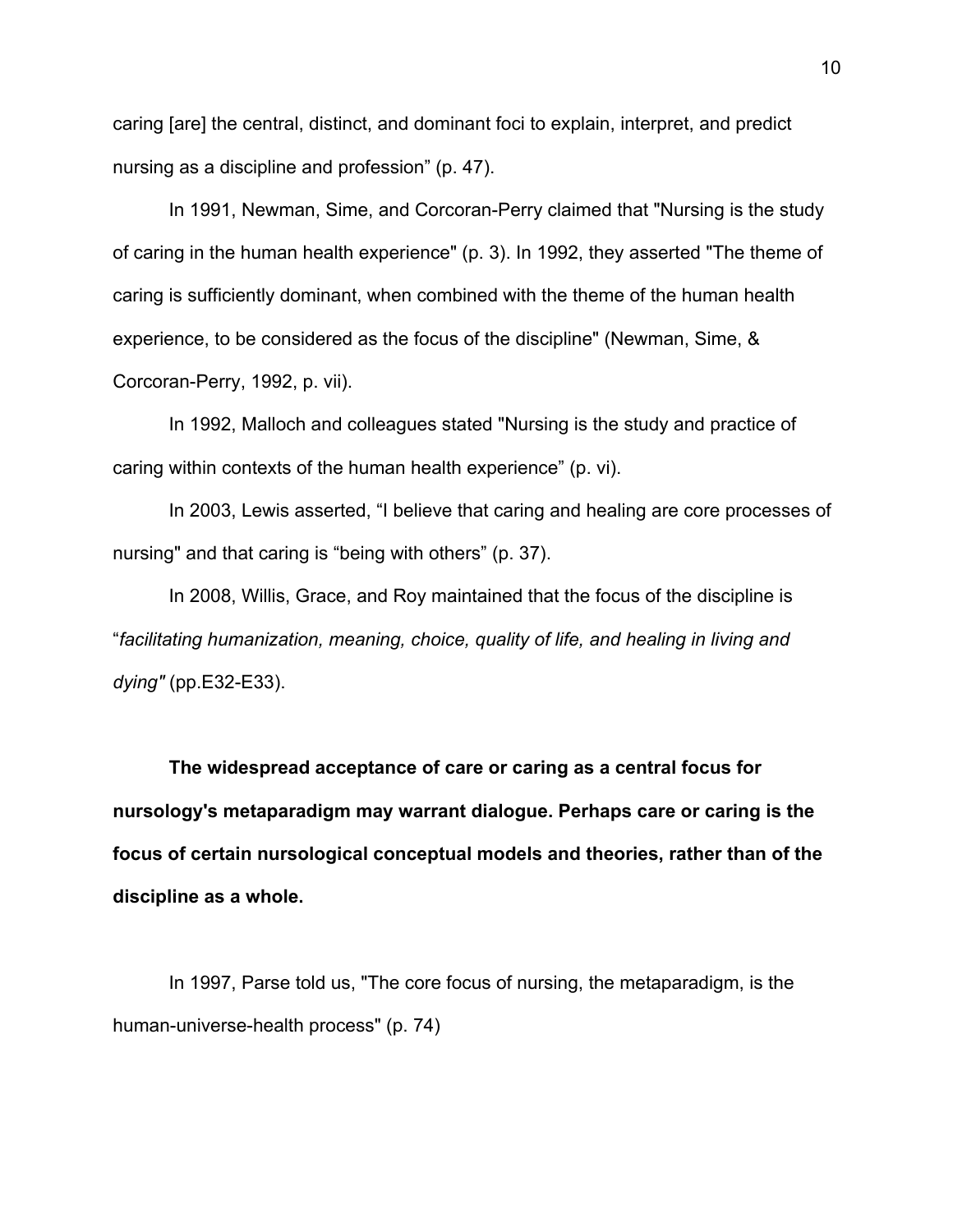In 1998, Thorne and colleagues declared, "Nursing is the study of human health and illness processes. Nursing practice is facilitating, supporting and assisting individuals, families, communities, and/or societies to enhance, maintain and recover health, and to reduce and ameliorate the effects of illness. Nursing's relational practice and science are directed toward the explicit outcome of health related quality of life within the immediate and larger environmental contexts" (p. 12 of on-line full text version of manuscript).

In 2001, Jacobs proposed that "The central phenomenon [of nursing] is the respect for or the restoration of human dignity, our being in community, our sea, our moral imperative" (p. 33).

As of this presentation, my statement of disciplinary focus has evolved from four relational propositions to one, namely: The discipline of nursology is concerned with the principles and laws that govern human processes of living and dying; the patterning of human health experiences within the context of the environment; and nursologists' actions that are beneficial to human wellbecoming.

In 2018, Bender contented that my version of the metaparadigm does not account for relations between concepts. She stated "*What exists for the nursing discipline is not already-demarcated domains of nursing, person, health, and environment, but rather interdependent relations that constitute people, including nurses, in their health/environment circumstance, which comprises nursing's unique, fundamental point of access in the world*" (p. 6; italics in the original). It is possible that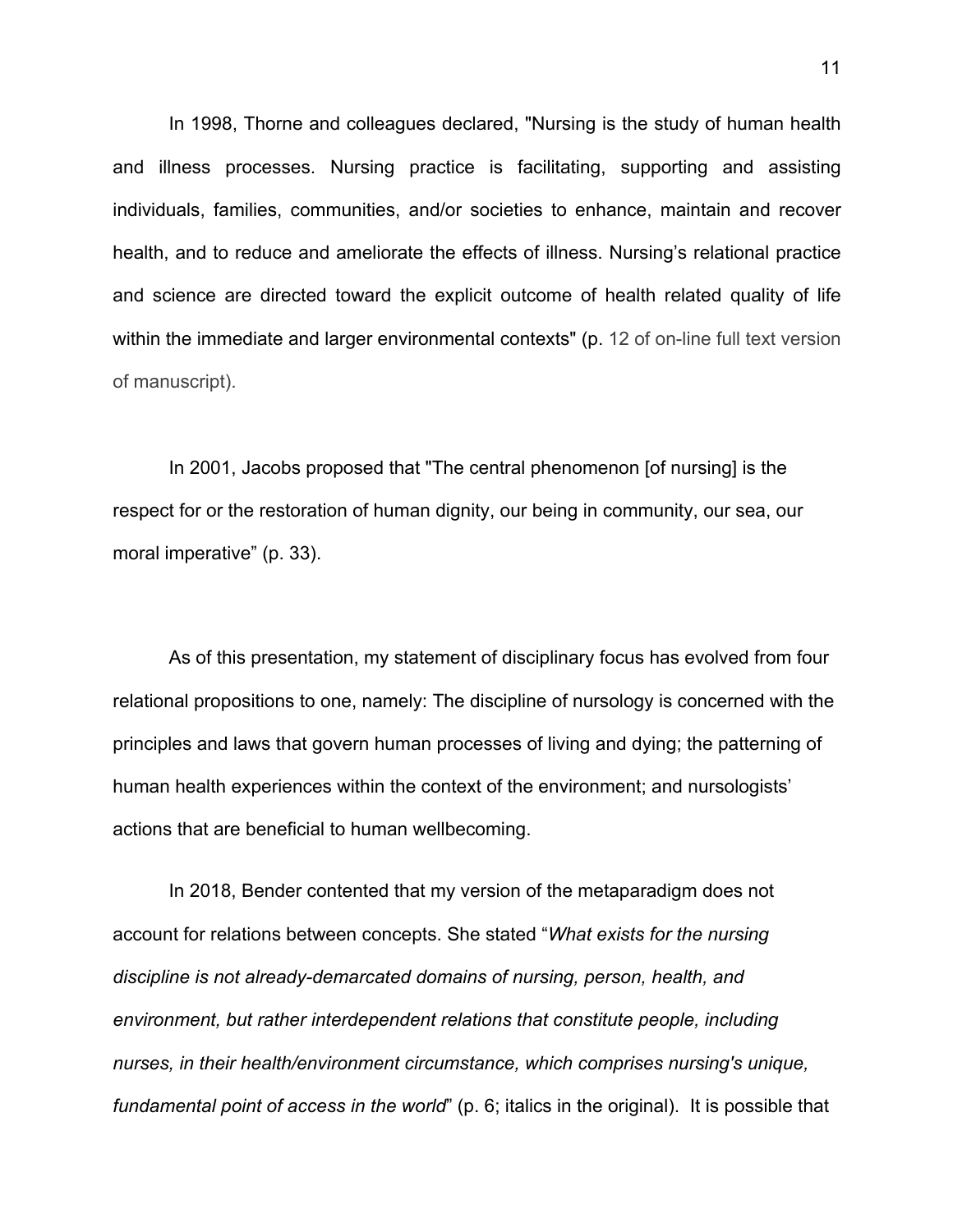Bender did not recognize the four relational propositions I had identified in successive versions of the metaparadigm as relations between concepts.

**In closing, I invite each of you to join the dialogue about these questions:**

- **Is nursology the proper name for our discipline?**
- **Is a metaparadigm needed for our discipline?**
- **If a metaparadigm is needed, should care or caring be included as a concept?**
- **If a metaparadigm is needed -- or some other knowledge component that incorporates the focus of our discipline -- which concepts and statement of focus do you prefer?**
- **Should we incorporate concepts from other disciplines into OUR metaparadigm?**
- **Is the only evidence that which is from "standard western research?"**
- What about evidence that is tenacious beliefs, authority, or a priori?
- **Can we begin to realize and accept that** 
	- o **Research = Theory Development**

**and** 

o **Research Findings = Theory = Evidence?**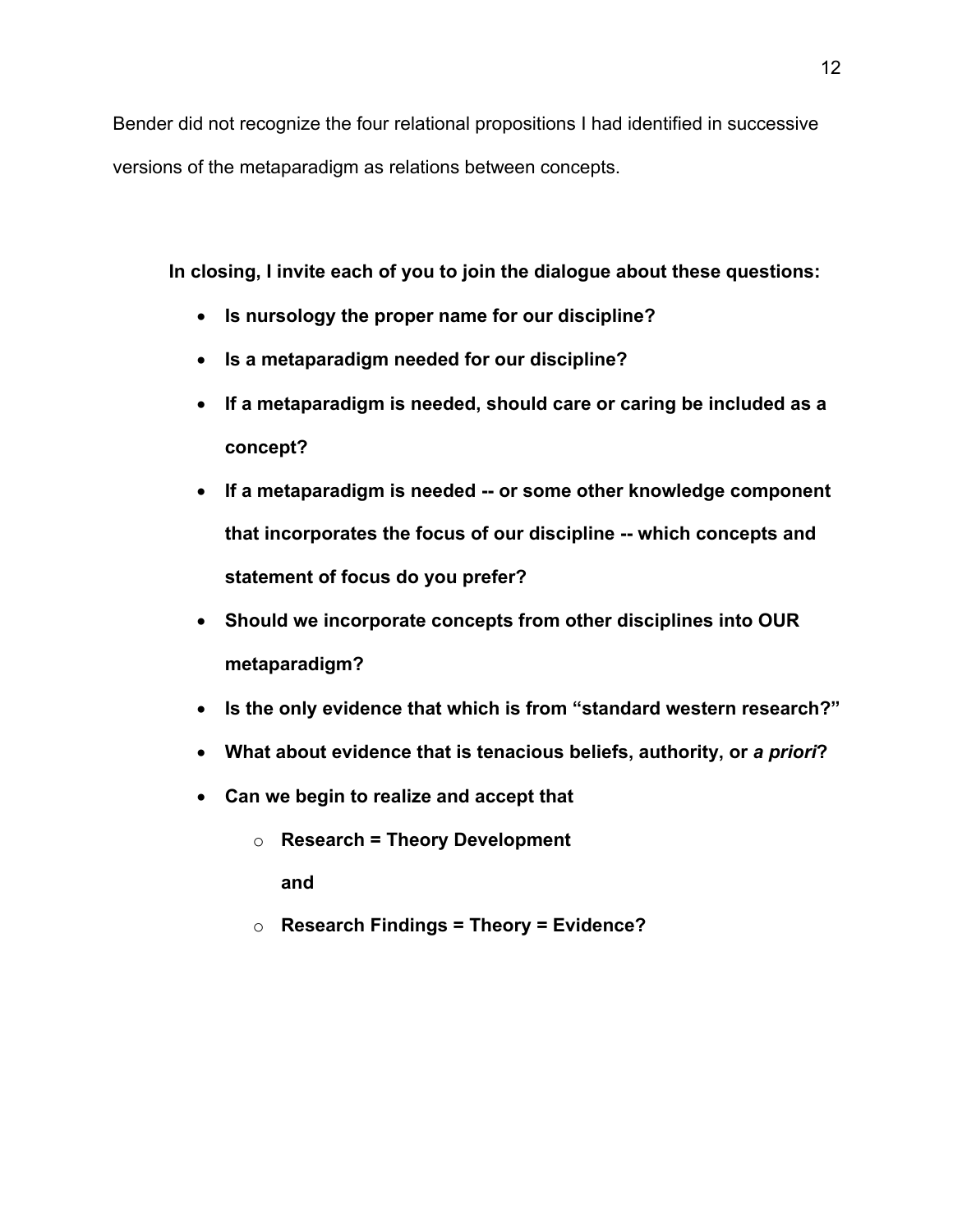#### **References**

- Bender, M. (2018, April 10). Re-conceptualizing the nursing metaparadigm: Articulating the philosophical ontology of the nursing discipline that orients inquiry and practice. *Nursing Inquiry*, *25*(3). 9 pages. Retrieved from https://onlinelibrary.wiley.com/doi/pdf/10.1111/nin.12243
- Brodie, J. N. (1984). A response to Dr. J. Fawcett's paper: "The metaparadigm of nursing. Current status and future refinements*." Image. The Journal of Nursing Scholarship, 16*, 87-89.
- Carper, B. A. (1978). Fundamental patterns of knowing in nursing. *Advances in Nursing Science, 1*(1), 13-23.
- Chinn, P. L., & Kramer, M. K. (2019). *Knowledge development in nursing: Theory and*  process (10<sup>th</sup> ed.). St. Louis, MO: Elsevier Mosby.
- Cody, W. K. (1996). Response to: "On the requirements for a metaparadigm: An invitation to dialogue." *Nursing Science Quarterly, 9,* 97-99.
- Donaldson, S.K., & Crowley, D.M. (1978). The discipline of nursing. *Nursing Outlook, 26,* 113–120.
- Fawcett, J. (1978). The what of theory development. In *Theory development: What, why, how?* (pp. 17-33) New York, NY: National League for Nursing.
- Fawcett, J. (1984). The metaparadigm of nursing: Present status and future refinements. *Image: The Journal of Nursing Scholarship, 16,* 84-87.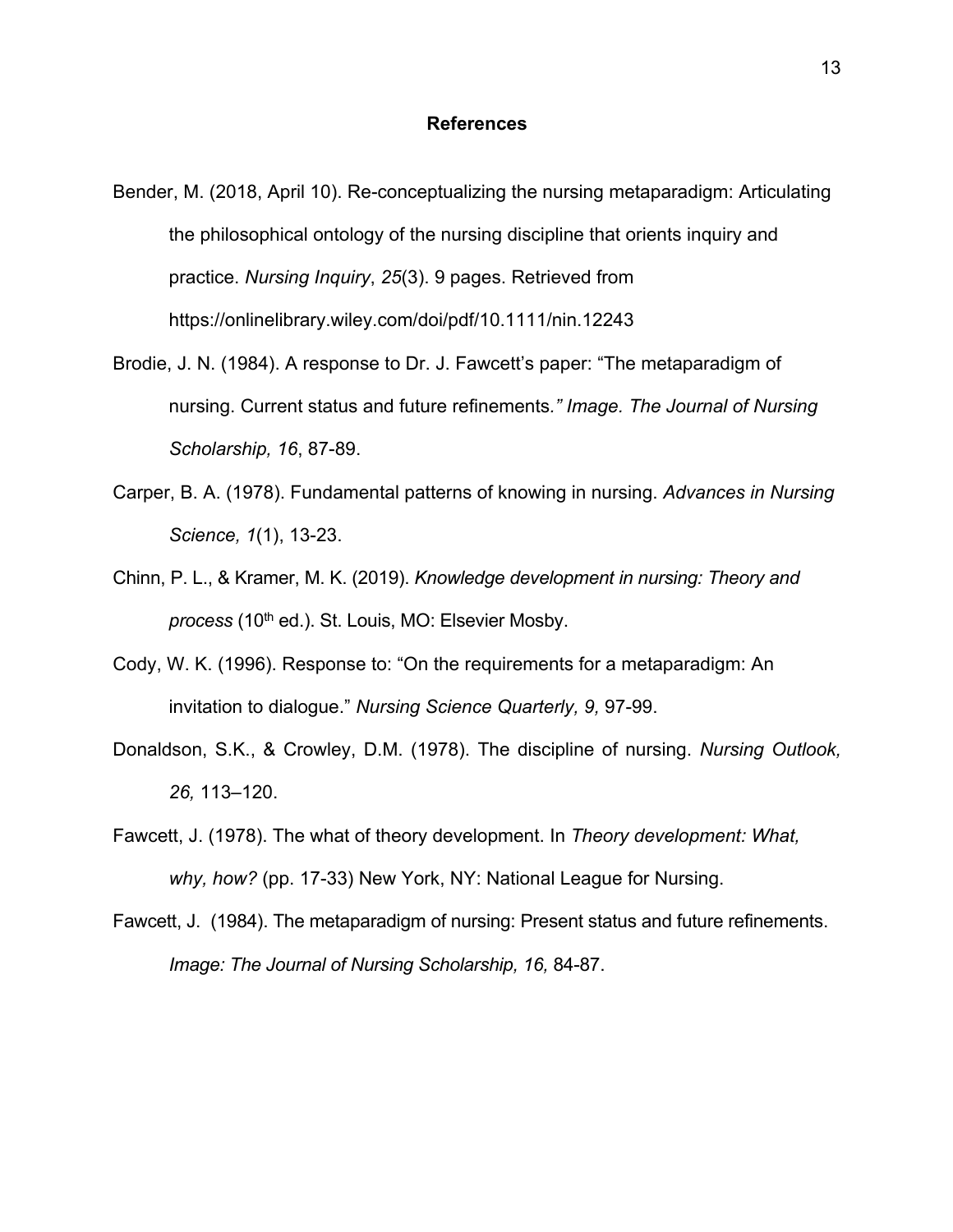Fawcett, J. (2018, December 10). Nursology revisited and revived [Editorial]. *Journal of Advanced Nursing.* Retrieved from https://onlinelibrary.wiley.com/doi/full/10.1111/jan.13925

- Fawcett, J., Aronowitz, T., AbuFannouneh, A., Al Usta, M., Fraley, H. E., Howlett, M. S. L., . . . Zhang, Y. (2015). Thoughts about the name of our discipline. *Nursing Science Quarterly, 28,* 330-333.
- Fawcett, J., & DeSanto-Madeya, S. (2013). *Contemporary nursing knowledge: Analysis and evaluation of nursing models and theories* (3rd ed.). Philadelphia, PA: F. A. Davis.
- Fitzpatrick, J. J. (2014). The discipline of nursing. In J. J. Fitzpatrick & G. McCarthy (Eds.), *Theories guiding nursing research and practice: Making nursing knowledge development explicit* (pp. 3-13). New York: Springer.
- Jacobs, B. B. (2001). Respect for human dignity: A central phenomenon to philosophically unite nursing theory and practice through consilience of knowledge. *Advances in Nursing Science, 24*(1), 17-35.
- Jairath, N. N., Peden-McAlpine, C. J., Sullivan, M. C., Vessey, J. A., & Henly, S. J. (2018). Theory and theorizing in nursing science: Commentary from the *Nursing Research* special issue editorial team. *Nursing Research, 67,* 188-195.
- Kim, H. S. (1987). Structuring the nursing knowledge system: A typology of four domains. *Scholarly Inquiry for Nursing Practice, 1,* 99–110.
- Kim, H. S. (1997). Terminology in structuring and developing nursing knowledge. In I.M. King & J. Fawcett (Eds.), *The language of nursing theory and metatheory* (pp. 27–36). Indianapolis: Sigma Theta Tau International Center Nursing Press.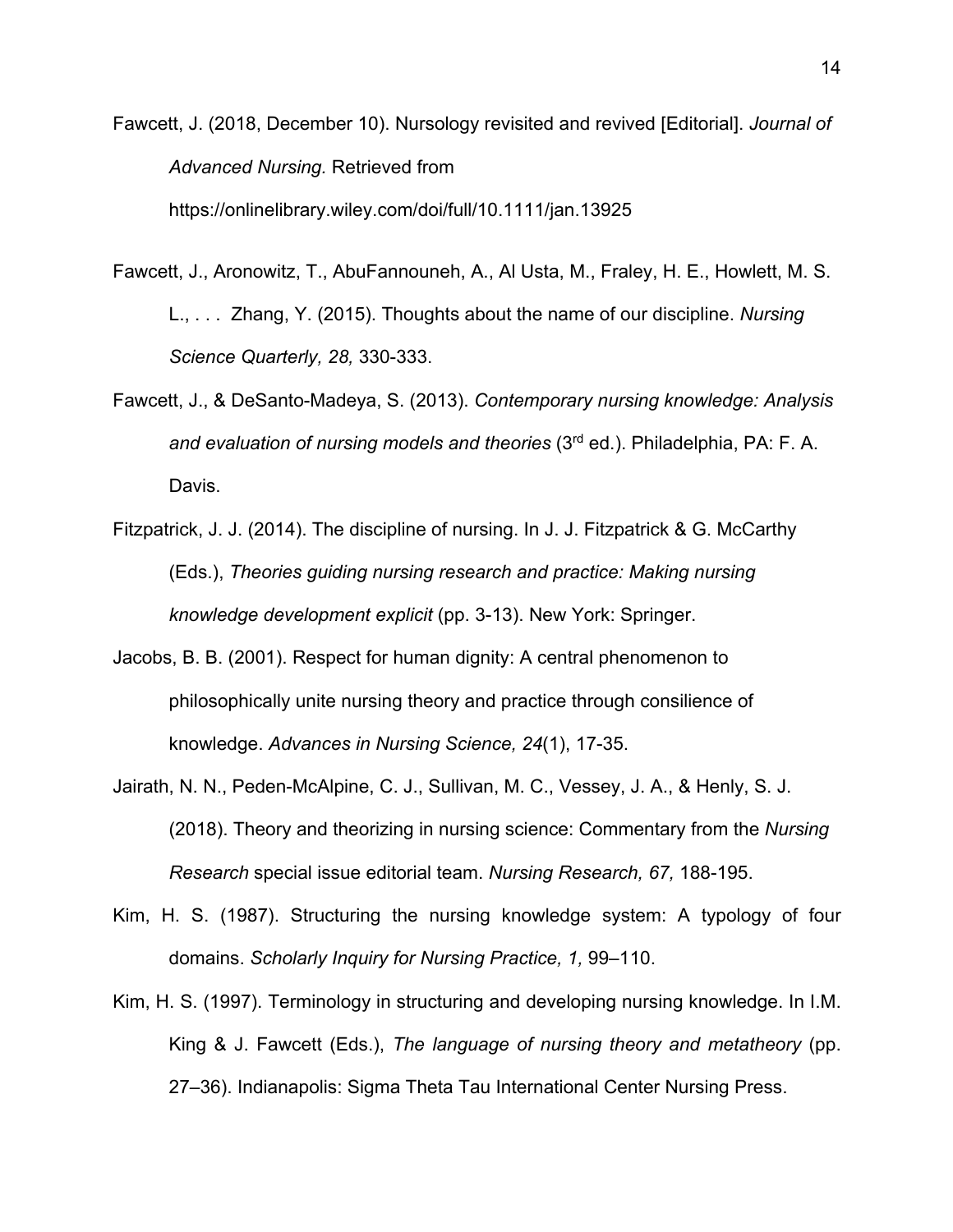- Kim, H. S. (2000). *The nature of theoretical thinking in nursing* (2nd ed.). New York: Springer.
- Kim, H.S. (2010). *The nature of theoretical thinking in nursing* (3rd ed.). New York: Springer.
- King, I. M. (1984). Philosophy of nursing education: A national survey. *Western Journal of Nursing Research, 6,* 387–406.
- Kuhn, T. S. (1962). *The structure of scientific revolutions*. Chicago, IL: University of Chicago Press.
- Leininger, M. M. (1990). Historic and epistemologic dimensions of care and caring with future directions. In J. S. Stevenson & T. Tripp-Reimer (Eds.), *Knowledge about care and caring: State of the art and future developments* (pp. 19–31). Kansas City, MO: American Academy of Nursing.
- Leininger, M. M. (1991). The theory of culture care diversity and universality. In M. M. Leininger (Ed.), *Culture care diversity and universality: A theory of nursing* (pp. 5–65). New York: National League for Nursing.
- Leininger, M. M. (1995). *Transcultural nursing: Concepts, theories, research and practices.* New York: McGraw-Hill.

Leininger, M. (2002). Essential transcultural nursing care concepts, principles, examples, and policy statements. In M. Leininger & M. R. McFarland, *Transcultural nursing: Concepts, theories, research, and practice* (3rd ed., pp. 45- 69). New York: McGraw-Hill.

Lewis, S. M. (2003). Caring as being in nursing: Unique or ubiquitous. *Nursing Science Quarterly, 16,* 37-43.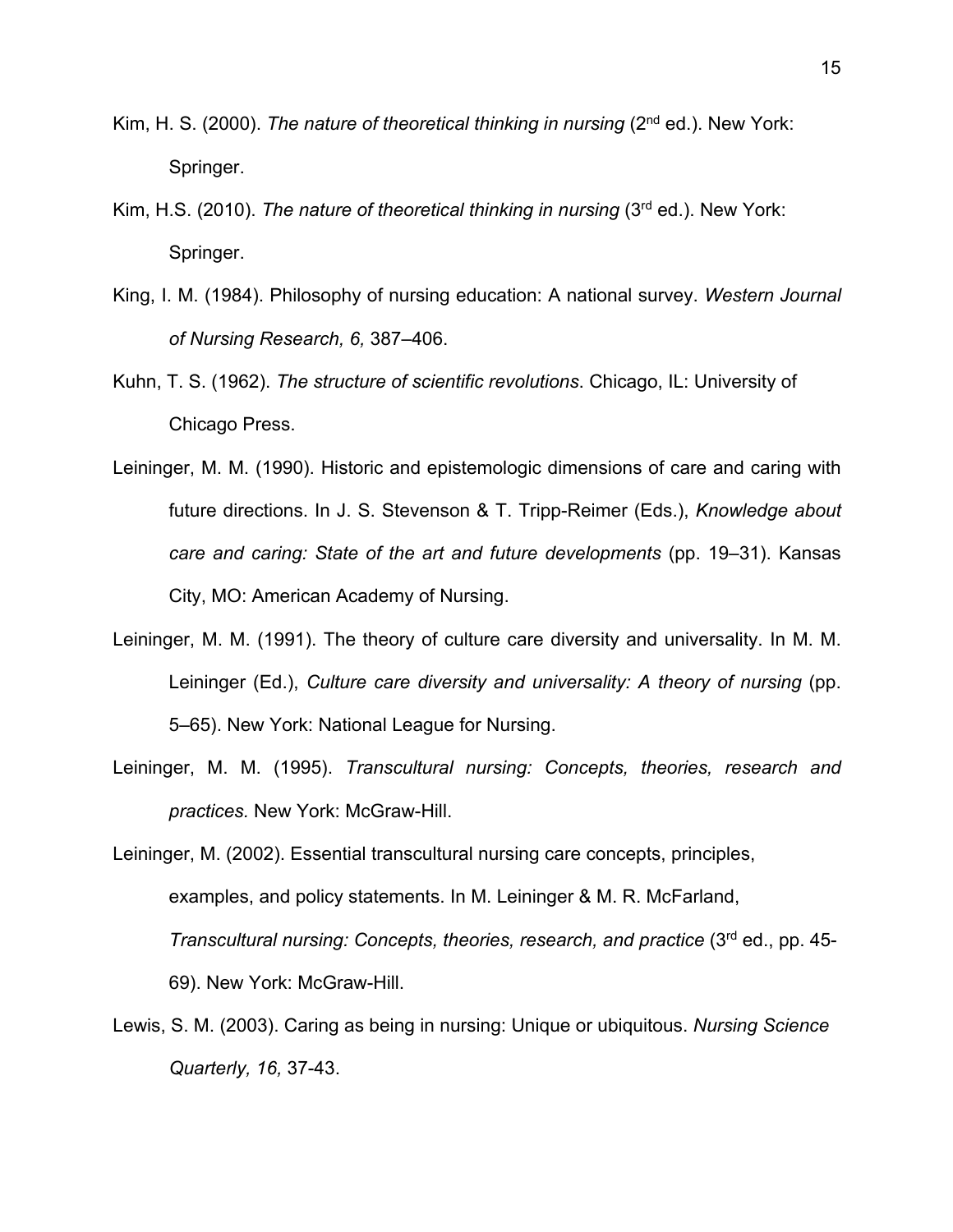- Malinski, V.M. (1996). Response to: "On the requirements for a metaparadigm: An invitation to dialogue." *Nursing Science Quarterly, 9,* 100-102.
- Malloch, K., Martinez, R., Nelson, L., Predeger, B., Speakman, L., Steinbinder, A., & Tracy, J. (1992). To the editor [Letter]. *Advances in Nursing Science, 15*(2), vi– vii.
- Masterman, M. (1970). The nature of paradigm. In I. Lakatos & A. Musgrave (Eds.), *Criticism and the growth of knowledge* (pp. 59-89). Cambridge, UK: Cambridge University Press.
- Meleis, A. I. (2007). *Theoretical nursing: Development and progress* (4<sup>th</sup> ed.). Philadelphia: Lippincott Williams and Wilkins.
- Newman, M. A. (1983). The continuing revolution: A history of nursing science. In N.L. Chaska (Ed.), *The nursing profession: A time to speak* (pp. 385– 393). New York: McGraw-Hill.
- Newman, M. A., Sime, A. M., & Corcoran-Perry, S. A. (1991). The focus of the discipline of nursing. *Advances in Nursing Science, 14*(1), 1–6.
- Newman, M.A., Sime, A.M., & Corcoran-Perry, S.A. (1992). Authors' reply [Letter to the editor]. *Advances in Nursing Science, 14*(3), vi–vii.

O'Toole, M. (Ed.) (2013). *Mosby's medical dictionary* (9th ed.). St.Louis: Mosby.

- Parse, R. R. (1997). The language of nursing knowledge: Saying what we mean. In I.M. King & J. Fawcett (Eds.), *The language of nursing theory and metatheory* (pp. 73–77). Indianapolis: Sigma Theta Tau International Center Nursing Press.
- Paterson, J. G. (1971). From a philosophy of clinical nursing to amethod of nursology. *Nursing Research*, *20*, 143-146.